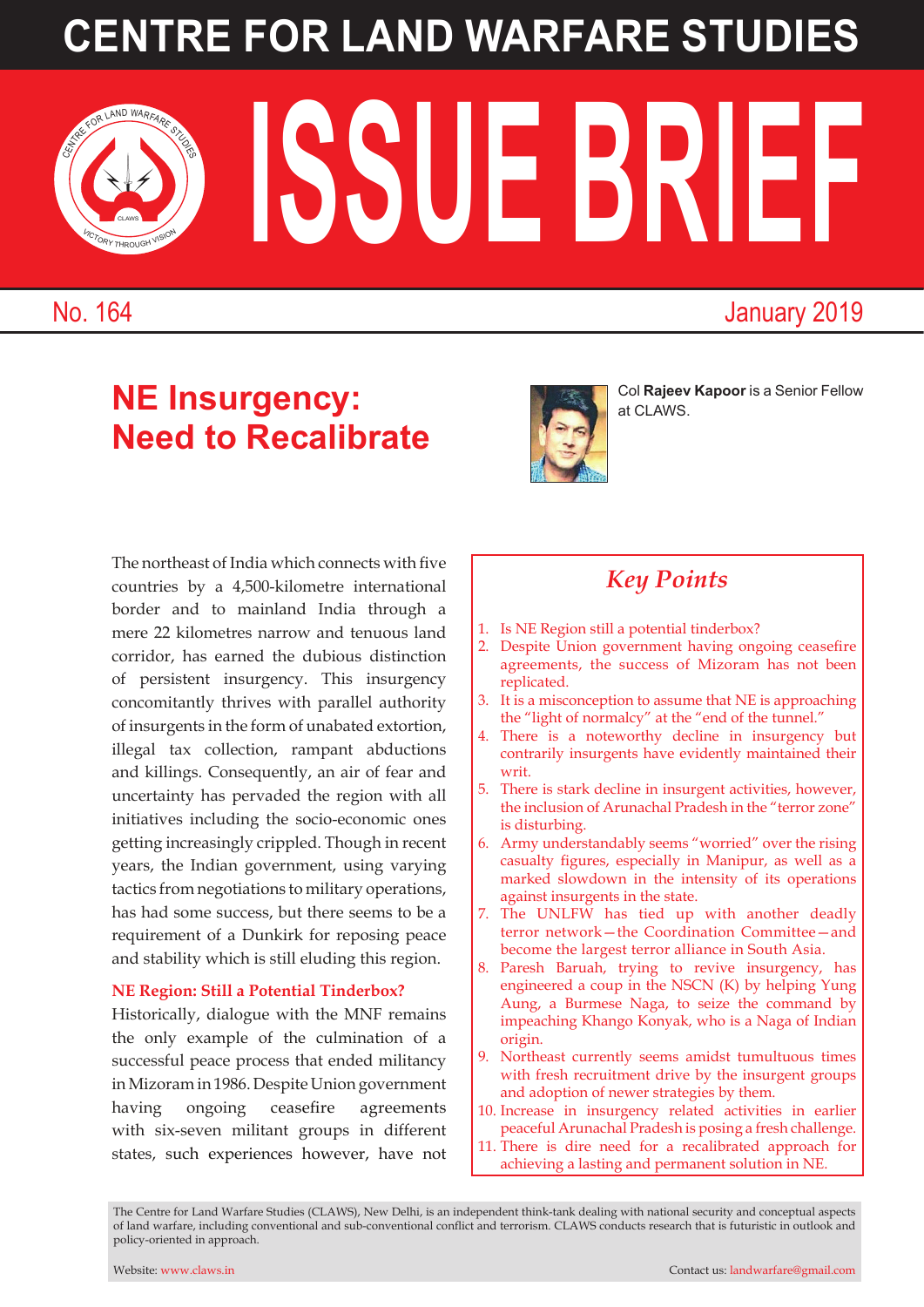2 6 CLAWS

### **NE Insurgency ...**

been replicated.<sup>1</sup> Nebulous peace accords with no substantial or worthwhile changes in ground sit are further convoluting the perplexing situation. There seems to be an atmosphere of uncertainty. It gives a feeling that insurgency has reached a "Comfort Zone" wherein Indian government seems to be ostensibly satisfied in engaging a few groups for fallacious sense of peace, while the insurgent groups who are against the ceasefire and negotiations are using this time to consolidate and keep the issue alive. So, how can we describe this prevailing situation? With lowering of insurgency related incidents in the last couple of years, can we say with assurance that the insurgency in NE is at its lowest ebb? Or is it petering out with time? Or is it just the simmering underbelly, which might explode in future? Notwithstanding, one can say with certitude that the present situation surely is at a defining phase and can tilt either way. Whatever may be the appreciation of the present situation, it would be a misconception to assume that NE is approaching the "light of normalcy" at the "end of the tunnel."

On June 17, 2018, three men from Assam Rifles were killed and three others wounded in an armed encounter with ethnic Naga and perhaps also Assamese insurgents, in Mon town in Nagaland. The ambush occurred at a time when other Naga factions are poised to enter into a peace agreement with the Indian government. In October 2018, a small explosion rocked a scrapyard in Guwahati's Pan Bazaar area, injuring four people. Minutes after the blast, Paresh Baruah, of the banned United Liberation Front of Assam (Independent) telephoned a local television channel and claimed that his group had set off the explosion to oppose India's attempt "to settle Bengali immigrants in Assam" through the revision of National Register of Citizens.2

As a continuum of violence, barely three weeks later, in November 2018, six insurgents in battle fatigues rode into Bisonimukh village in Tinsukia district and each of them seized a Bengali-speaking villager. The insurgents lined them up along a canal, made them kneel down, and fired. Five died; one fell, unconscious, into the water and survived.3

These incidents, though, appear routine and run-of-themill in the "oldest insurgency," but they showcase that the rebels are still capable of launching deadly assaults at will and any peace deal without incorporating all stakeholders is unlikely to bring a total end to violence in this long-volatile region.

Interestingly, as per intelligence agencies, these were "well-coordinated" attacks and a handy work of "terror consortium" and not by a single terror outfit. Sources have also revealed that all these attacks might have been carried out by the United Liberation Front of Western Southeast Asia (UNLFW), formed in 2015 as an umbrella organisation of banned insurgent groups with National Socialist Council of Nagaland (Khaplang), the National Democratic Front of Boroland, the People's Revolutionary Party of Kangleipak, the Kangleipak Communist Party and the Kamtapur Liberation Organisation, as its main constituents.4

It is learnt that Paresh Baruah played a key role in envisaging and forming the UNLFW. According to his latest interview given to *The Week*, the UNLFW front has two clear-cut objectives; one, to build an alliance of militant organisations that, together, could effectively take on the Indian Army.<sup>5</sup> (On June 4, 2015, within weeks of its formation, the front ambushed a military convoy in Manipur's Chandel district, killing 18 soldiers of the Dogra Regiment. India carried out a surgical strike on terror camps in Myanmar five days later.)

The front's second objective is to "internationalise the struggles for sovereignty in the northeast." The organisation is also reaching out to various countries and international bodies like the United Nations. Baruah, who divides his time between China and Myanmar, cited the example of the Liberation Tigers of Tamil Eelam. "So long as the LTTE enjoyed international support, it succeeded, when it lost that support, it lost the battle as well," he said.<sup>6</sup>

Though ceasefire agreements with different groups have led to a reduction in the militancy-related fatalities in their respective states, but the Union government has not been able to carve out a roadmap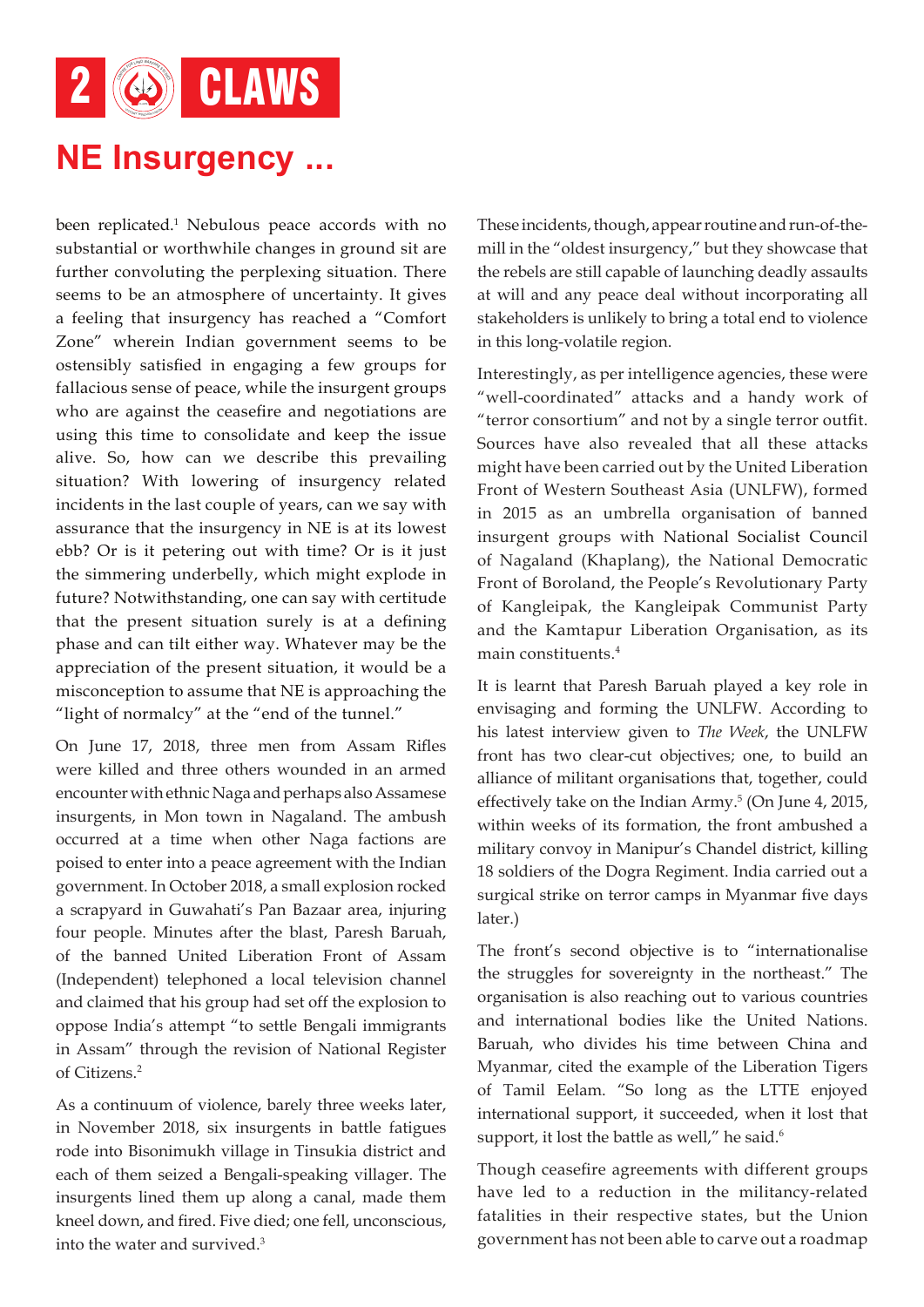

towards a situation of permanent agreement. In many cases, the process of dialogue is yet to formally start with the outfits. Militant groups, on the other hand, have taken advantage of the protracted peace processes and continued with their activities with impunity.

Statistically, in the year 2017, a total of eight army men were killed and 26 injured in anti-insurgency operations while the number of insurgents gunned down was three. Till December 2018, 34 insurgents have been eliminated whereas 15 soldiers were killed and 17 injured in military-led operations. According to official figures, a total of 1,889 soldiers have been martyred and 3,168 have suffered serious injuries in action in the North East since 1997 while the number of insurgents killed during the period was 4,974.7



<sup>(</sup>Source: South Asia Terrorism Portal) (★ Data till December 23, 2018)

State-wise data of insurgency related incidents of the last three years adduce that, on one hand, there is a noteworthy decline in insurgency activities but contrarily insurgents have evidently maintained their writ through sustained and regular violent incidents in the entire NE.8



#### **State Wise Casualty Figures in the Last Three Years (2016-2018)**

(Source: South Asia Terrorism Portal) ( $\star$ Data till December 23, 2018) (Tripura and Mizoram have not been included due to no casualty in last three yrs)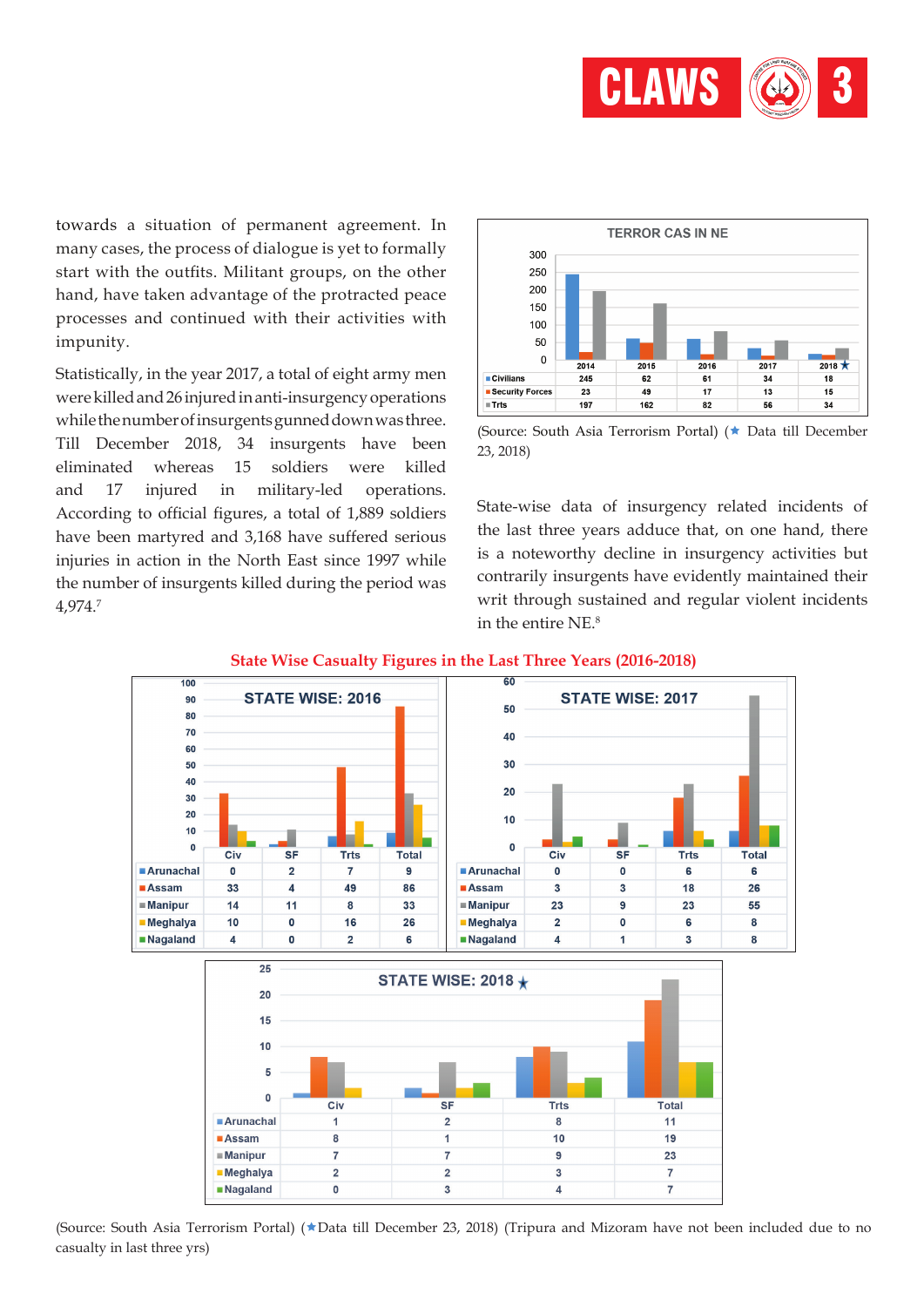

Although there is stark decline in insurgent activities, however, inclusion of Arunachal Pradesh in the "terror zone" is disturbing. The above data also adduces the fact that Manipur remains the most volatile and turbulent state followed by Assam.

Addressing the inaugural session of the Conference of Director Generals and Inspector Generals of Police on December 13, 2018, Home Minister said, "Security scenario in the North-East region has witnessed steady improvement in recent years. The incidents of violence have come down and the situation has further improved in 2018. There is a 17 percent decline in total incidents and 38 percent reduction in the casualties of civilians." He also said that Armed Forces Special Powers Act (AFSPA) was selectively relaxed in Arunachal Pradesh, Meghalaya, inviting a positive public response.<sup>9</sup>

Meanwhile, on the other hand, Army understandably seems "worried" over the rising casualty figures, especially in Manipur, as well as a marked slowdown in the intensity of its operations against insurgents in the state. There appears to be a "manifested caution" being exercised because of the directives of the court on AFSPA-related cases.10

#### **Is It "All Quiet" Or Resurrection of Insurgents?**

Recent transfer of a few top-ranking police officers in Assam, perhaps because of a police failure to anticipate ULFA (I)'s revival and coordinated attacks by UNLFW, is indicative of anticipated turbulent future.

According to Assam DGP Bhattacharya, it is worrying that the UNLFW has tied up with another deadly terror network—the Coordination Committee—and become the largest terror alliance in South Asia. The Coordination Committee, better known as CorCom mainly operates in Manipur and also has links with CPI (Maoist) in Jharkhand and Chhattisgarh. It has six militant outfits as its members with its leaders living in Myanmar-Thailand border region.<sup>11</sup>

UNLFW, headed by NSCN (K) chairman S. S. Khaplang since its inception, was succeeded on his death by his long-time second-in-command, Khango Konyak.12 With Konyak being an Indian Naga, the hope of Indian government to bring NSCN (K) back to the talking

table got an impetus. However, in August this year, Baruah engineered a coup in the NSCN (K) by helping Yung Aung, a Burmese Naga, 45 years of age, impeach Konyak and seize command of the organisation. Konyak, subsequently was given safe passage from Myanmar to India.13 In October, Myanmar based NSCN (K) led by Yung Aung has appealed to the Nagas not to support the Khango Konyak faction that has been expelled in August.<sup>14</sup>

Apparently in past too, at Baruah's instance, Khaplang, a Myanmar-born Heimi Naga, had unilaterally ended ceasefire agreement with the Indian government in 2015. Baruah seems to be orchestrating and reviving the insurgency and has achieved the title of de facto head of UNLFW.15 According to Srivastava, the former DGP, it is surprising that the organisation which was almost dead is now heavily recruiting and is exploiting the volatile political situation in Assam, due to NRC, which has left 40 lakh people anxious and vulnerable because of their names missing from it. Pankaj Pratim Dutta, vice president of the All Assam Students Union (AASU) in Golaghat district, left his home in August, and joined ULFA (I) in October by confirming on social media through a video of himself in battle fatigues and holding a Kalashnikov rifle. It is perhaps the first time in 15 years that an AASU leader has joined ULFA.16

To revive the cadres and terror, the insurgents are allegedly trying to raise funds through kidnapping and extortion. On November 10, a tea estate manager in Namsai district in Arunachal Pradesh was abducted, allegedly by ULFA (I) members. The estate is owned by the wife of the Deputy Chief Minister. The kidnappers have demanded Rs 3 crore as ransom.<sup>17</sup>

In January 2017, Assam's Assistant Director General of Police stated that up to 2,500 insurgents from Northeast groups were residing across the border, with up to 1,000 of these being from NSCN (K) and around 150 youths from Assam, Arunachal Pradesh and Nagaland have joined ULFA (I).<sup>18</sup> Karishma Mech, a Class 10 student of Jagun village in Tinsukia, joined ULFA in October which triggered seven girls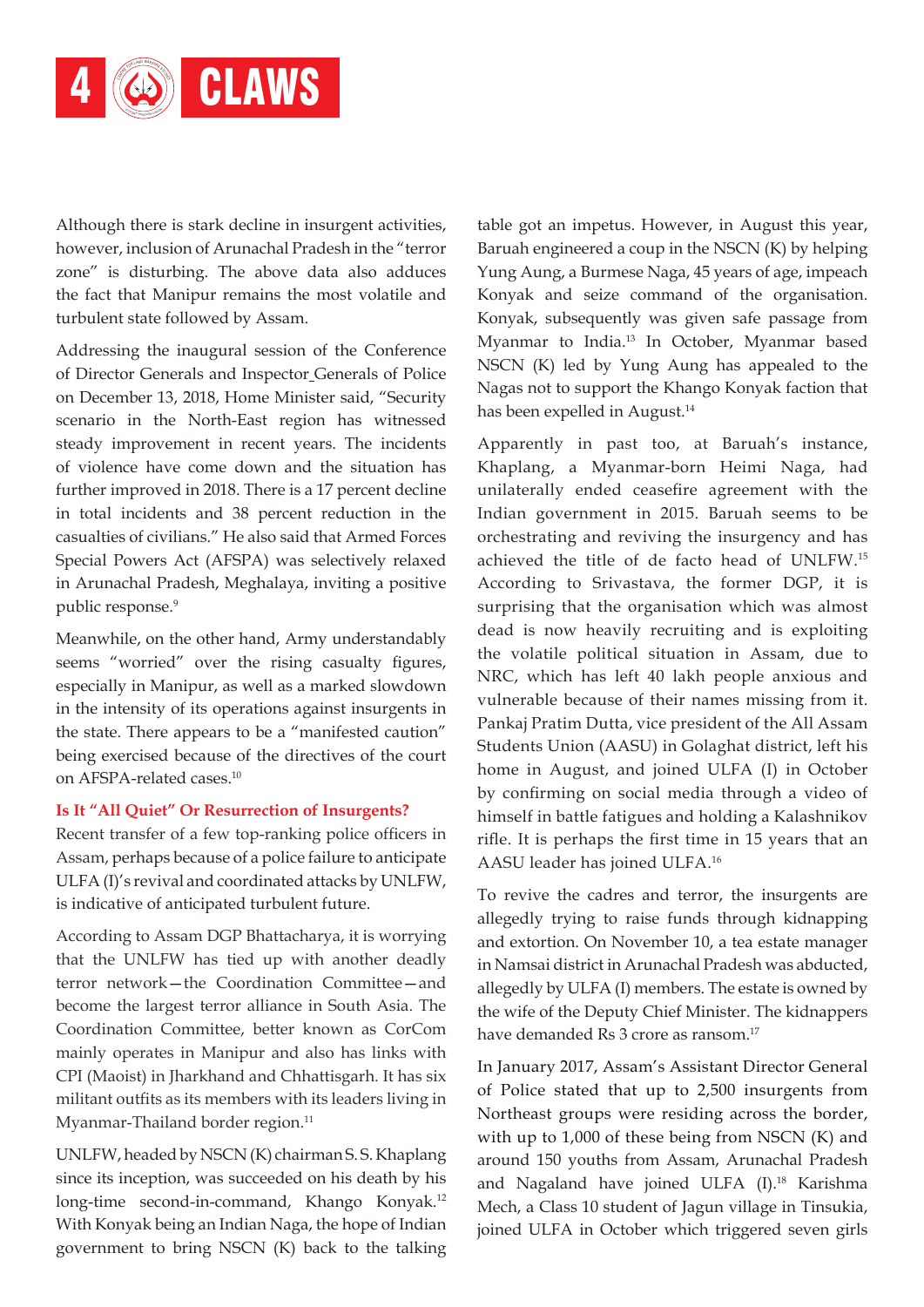

from adjoining areas following suit. In November, Paresh Baruah's nephew, Munna Baruah, an electrical engineer at Indian Oil Corporation in Dibrugarh, went missing. The police believe Munna and several of his friends too have joined ULFA (I).19

The areas of India in proximity to Myanmar, such as Tirap, Changlang and Longding districts of Arunachal Pradesh, Tinsukia district of Assam, Chandel district of Manipur and Mon district of Nagaland, appear to have assumed newfound importance as insurgents attempt to retain operational relevance in India.20

**Newer Strategies of Insurgents.**21 Changing with time, insurgents have started adopting fresh strategies to regain the lost ground of relevance.

- l **Coordinated Attacks.** Many existing outfits of late have demonstrated a tendency to operate jointly and coordinate their activities. The ULFA (I), CorCom and the NSCN (K) are part of a broader alliance of non-ceasefire signatory insurgent groups in the region that have increasingly conducted joint operations and exploited the porous border with Myanmar. Both ULFA and CorCom continue to coordinate their operations and have resolved to carry out joint operations against the security forces. In 2017, both had carried out "Operation Barak," a moderately publicised joint operation. The UNLFW has been responsible for a number of attacks on the security forces including the killing of 18 army personnel in Manipur's Chandel district in June 2015.
- Trans-border Operations. The conduct of crossborder strikes in areas adjacent to the international border has become the norm. Declining support base within their respective states and increasing domination exercised by the security forces has forced insurgents to adopt this strategy.
- l **Extensive Use of IED.** To minimise cadre losses, use of IEDs has become preponderant by insurgents against the security forces. Though these IEDs till now (barring the one which was used on February 18, 2018 in Meghalaya) have remained crude, however IEDs have the potential of becoming more potent in future.

l **Renewed Recruitment Drive.** Cadre recruitment drive, especially in Manipur and Nagaland, is a dangerous trend needing immediate attention.

#### **North East: Amidst Tumultuous Times**

Indian Government while dealing with groups can only achieve conflict reduction, but not conflict resolution. There seems to be a dire need for policymakers in India to introspect—if major insurgent groups of NE have come together and have managed to launch coordinated strikes, rather successfully, what has been the impact of all the peace processes launched over the years by the Indian government? Are New Delhi's peace initiatives a mere attempt at achieving a temporary lull in insurgent activities rather than an honest effort in finding lasting long-term solutions?

On the negotiating table are the NSCN (IM), the biggest insurgent group in Northeast and the conglomerate of five organisations, NSCN (U), NSCN (KK), NSCN (R), NSCN (NNPG) and NSCN (KN). Both are running parallel talks with interlocutor R. N. Ravi. On the other hand, former NSCN (K) chairman, Khango Konyak, arrived at Yongkhao village in Tobu subdivision of Mon district in Nagaland on October 16<sup>22</sup> and his olive branch to join the peace process has been accepted. There were also reports that Khango Konyak is planning to join the NSCN (IM). What course of action the Konyak faction now assumes and how perspicacious is India in manoeuvring it to its advantage has decisive ramifications which remains to be seen.

However, the Achilles Heel of Indian government would still remain the non-ceasefire signatory groups such as ULFA (I), NSCN (K) and the CorCom umbrella group. Paresh Barua, with his strong support base in Assam and Aung with sympathisers in eastern Nagaland, could become a thorn in India's search for a permanent solution. Baruah, the man behind Aung, has long enjoyed the patronage of China and Pakistan. "We have very cordial relations" and "our friendship is unparalleled," he told The Week about China. Interestingly, on October 21, 2018, Union Home Minister Rajnath Singh met China's minister of public security, Zhao Kezhi in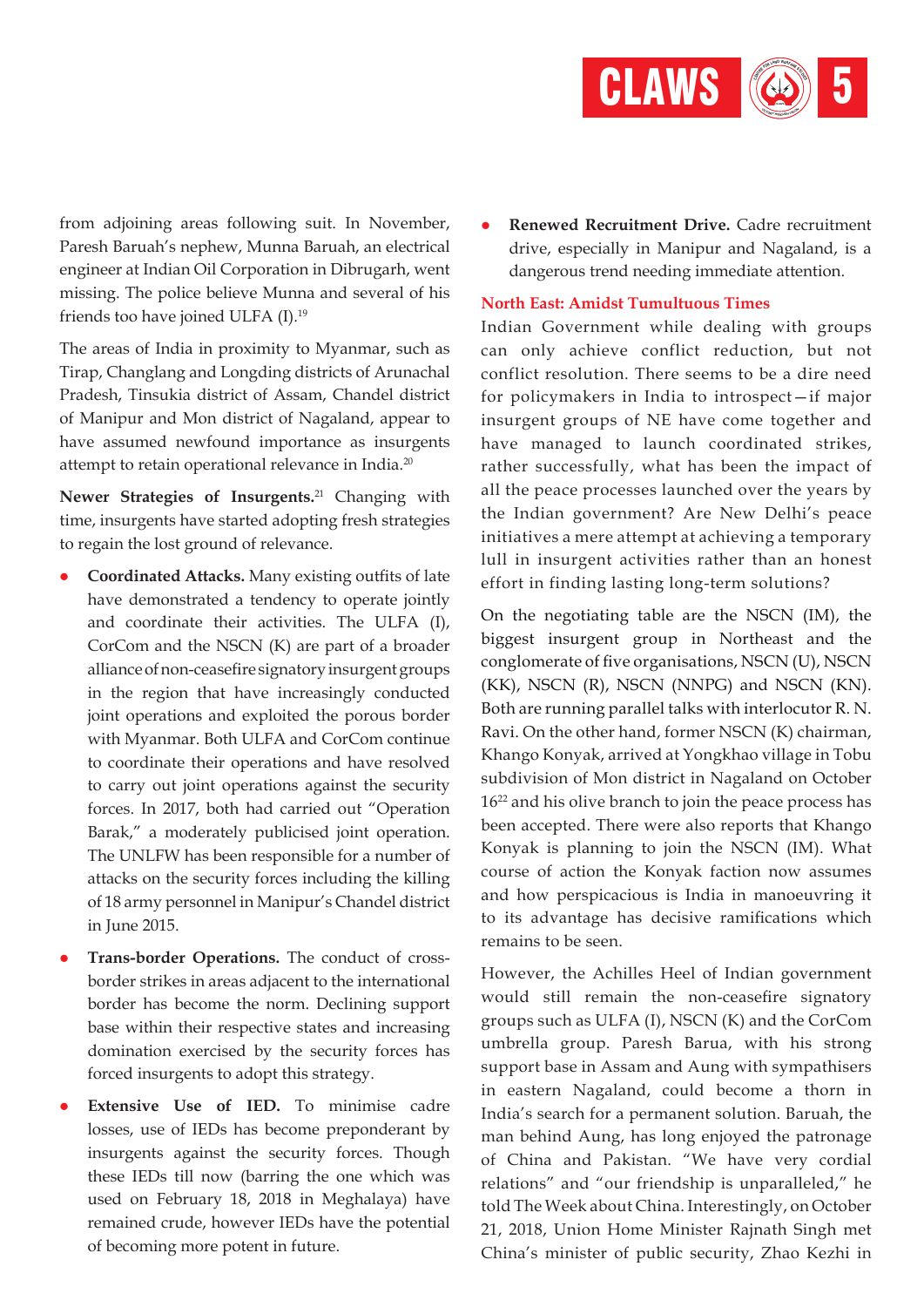

Delhi and demanded that Baruah be extradited to India. Zhao rejected the demand, apparently because the cases against Baruah in India could result in a death sentence.

Barua gaining prominence and trying to resuscitate the insurgency implies that the politics of militancy in the northeast will remain complicated with festering sores continuing albeit on a sim burn.

Rise of insurgency in formerly peaceful, Arunachal Pradesh seems another disturbing development. The parliamentary standing committee on home affairs, in its latest report on security situation in the north-eastern states of India said, "The committee is constrained to express its concern that unlike the overall north-eastern region, which shows a declining trend of insurgency-related incidents and an improvement in the security scenario, Arunachal Pradesh has seen a rise in the number of such incidents." The committee was alarmed to observe that in 2012, Arunachal Pradesh accounted for just 5 percent of the incidents in the entire region. But in 2017, it accounted for almost 20 percent of the incidents in the region.<sup>23</sup>

#### **Prognosis of Present Situation**

In the current scenario, for achieving their goals insurgents are willing to align their "nationalist" ambitions with the anti-India policies of neighbouring countries. This modus operandi is further being propelled by hostile geography, short-sighted policies of the government, absence of governance, and lack of adequate cooperation from neighbouring countries. Alienation among the population and ethnic divide further fuels their cause. The present insurgency, with its reducing clout amongst the locals and being weak operationally, is desperately trying to remain relevant and pose a serious challenge to New Delhi. Resultantly, the response strategy for NE demands responsive governance, inclusive development, and participation of the marginalised as its main tenets rather than relying solely on protracted negotiations and use of force.

#### **Need for a Recalibrated Approach**

So, what are the plausible options? Pragmatically, central government would never accept grant of a special Naga state, curving out all Naga-dominated areas in northeast, which remains the main demand of all Naga groups, as it would lead to potential unrest in Manipur and Arunachal Pradesh. Does this predicament leave the government with only one option of enforcing a Mizoram type of solution, wherein major Naga customs would be part of the legislative law in the state, recognising the history of the community having  $16$  tribes.<sup>24</sup> There is also a need to factor-in that the NSCN (IM), the biggest stakeholder in talks with Union government, is led by Muivah, who is 85 years of age, with no credible second/third-rung leader to replace him. The credibility of this group amongst the Indian Nagas, after its present leadership is questionable. Thus, we need a recalibrated and concerted approach for a lasting solution. Following steps are suggested for future:

- l **Change in Approach.** The focus of fighting insurgency has shifted from merely arming the state machinery to a strategy of agreements and negotiations alongside improved counterinsurgency measures.
	- **O** Inclusiveness. There is a need to up the ante in engaging all key stakeholders as no permanent solution seems tenable with the present fragmented approach and past attempts of bringing peace have fallen apart due to lack of inclusiveness.
	- m **Unified Centre-State Mechanism.** Noninvolvement of affected states in ceasefire framework is creating dysfunctional structures of law enforcement. Besides, multiple layers of decision-making and ceasefire initiatives by interlocutors, mostly chosen from the All India level bureaucracies and not the state bureaucracies, is further complexing the response.
	- m **Respect for Naga Nationalism.** In case of Naga insurgency, adept understanding of Naga nationalism is an imperative. It began in 1918 after Naga's submitted a memorandum to the Simon Commission asking not to be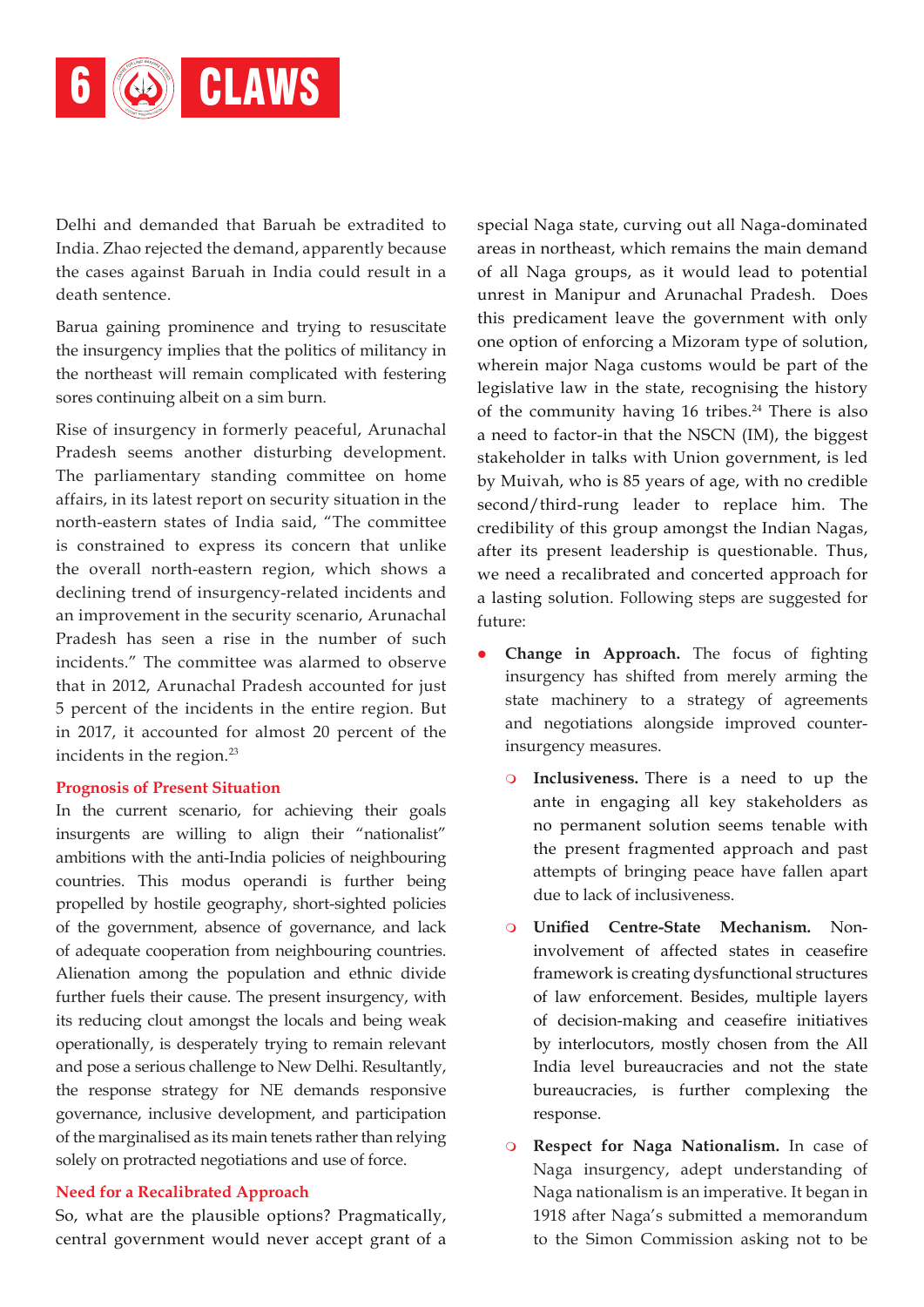

included in India when the British leave as they were not Indians. This aspect of Naga nationalism which manifested itself in extreme form of violence and resistance necessitates considerate understanding and not merely dealt with as a secessionist movement.

- **9 "Act East" Initiatives.** Proactive approach to expedite initiatives like Kaladan Multimodal transport project and Trilateral Highway are a prerequisite to arrest further alienation of the region.
- Proactive Diplomacy. No comprehensive solution can be achieved without the assistance of neighbouring nations.
	- o India and Myanmar can formulate a forum to address inter-state and security-related issues, including boundary disputes, narcotics and arms trafficking, and common approaches for tackling terrorism and militancy in the region.
	- o India to fervently engage Bangladesh, Myanmar, Bhutan and China to impede growing aspirations of UNLFW.

#### l **Politico-Military Initiatives.**

- m Transparency in NRC issue would curb the trend of disillusioned youth being swayed into militancy.
- $\circ$  Astute engagement of the NSCN (K) split would give inducement to the talks. The Konyak group, having support of Indian Nagas, to be fully incorporated in the ongoing peace talks while the Aung group, with its influence on Myanamar Nagas to be engaged either through negotiations or military action.
- **O** Comprehensive mapping of the areas where NSCN (IM) was operating before the Naga

Accord to be taken up to avoid exploitation of voids by the non-signatory groups.

- $\circ$  Rehabilitation offer to NSCN (K) insurgents of Indian origin, announced a day after Khaplang's death, seems inconclusive.<sup>25</sup> The policy should give confidence and be aimed at integrating them socially and economically back into the society.
- o "Hard Military Options" like cross-border raids—as done in June 2015—when Myanmar authorities refused to act, should always be judiciously kept open.

#### **Conclusion**

The internal security situation in the north-eastern states is complex. There is a need to understand the "Insurgency space," occupied by five drivers, namely, society, insurgents, administration, politicians and security forces. The key to success is to increase the space of society and reduce that of insurgents by proactive engagement of the other three. The northeast insurgency, "doyen of all insurgencies," continues to endure perhaps on account of failure to manage. There is need for a democratic, decentralised, and transparent approach involving all stakeholders. Bertil Lintner, a Swedish journalist and author who has widely written on Asian affairs, was probably underlining this when he said in his book, "Great Game East: India, China and the Struggle for Asia's Most Volatile Frontier", that a proper understanding of the complex histories of the north-eastern peoples and the evolution of their fractious rebel movements and fragile alliances is needed to achieve progress towards peace in the region. The Government therefore must emergently focus on concluding final peace agreements with the groups that are part of the peace process, so that all the energies could then be applied in tackling the groups that remain intransigent.